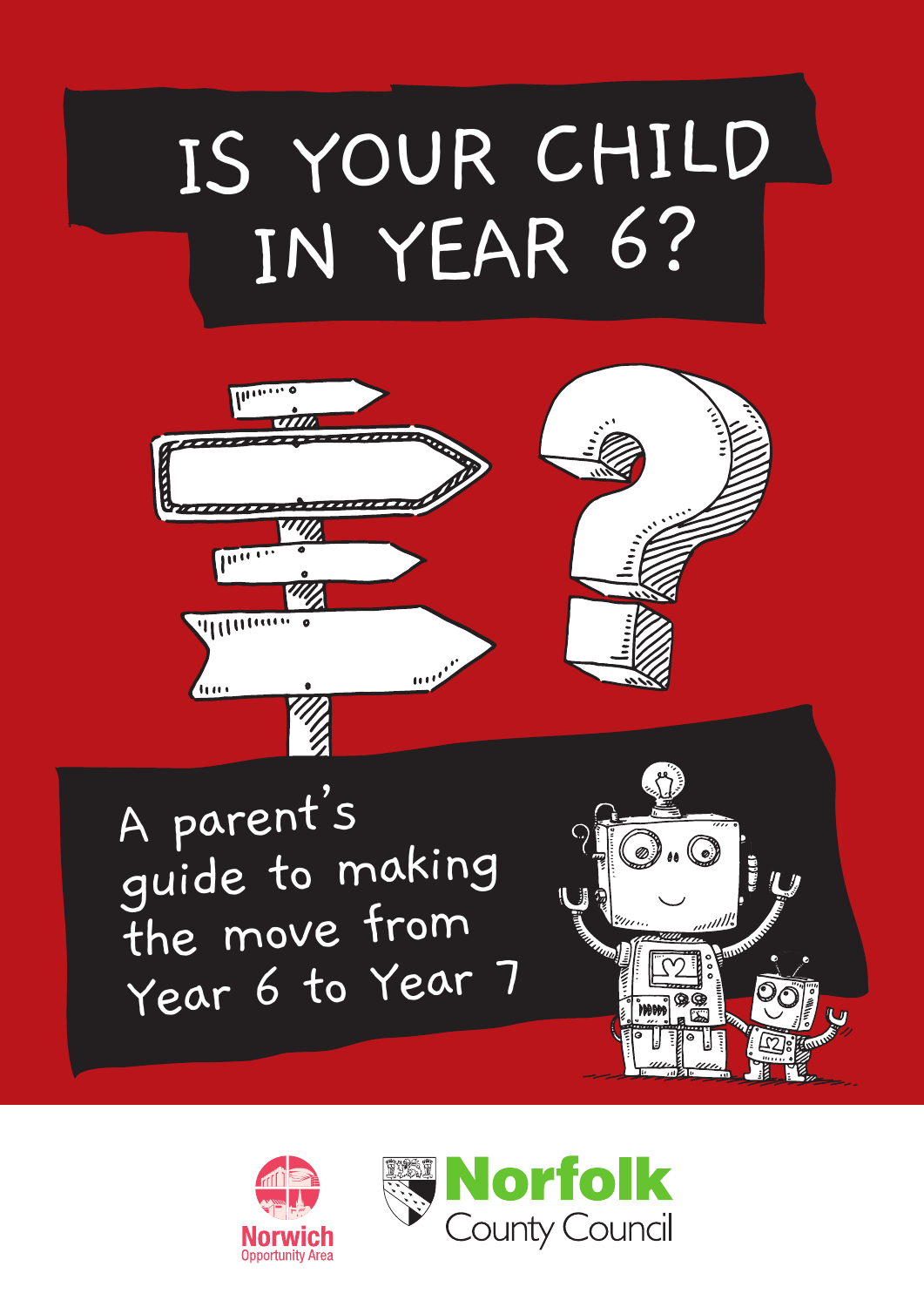

# Don't worry!

Moving up to high school from primary or junior school is usually called **transition**. This move can be tricky for lots of students for lots of reasons. And it can cause worries for the parents too.

Recent research of parents, teachers and students from over ten secondary schools, found that parents worry the most about:

Bullying

Safety

The amount of homework Adjusting to having lots of teachers

Making new friends

And their children worry most about:

Getting lost Losing old friends Homework, discipline and detentions Being bullied



The researchers also found the children's concerns about getting lost and being bullied reduce very quickly, within the first term at secondary school. And worries about losing old friends, homework, discipline and detentions reduced by the end of Year 7.

In the same way that children's worries faded once they had started at secondary school, so did their parents'.

At the end of their child's first year at secondary school, 8 out of 10 parents thought that they had settled in well:

#### With the work Socially, with teachers Socially, with other students

#### Even children who did not get into the school they had wanted to, were just as settled at the end of Year 7 as those that did.

Perhaps unsurprisingly, parents who already have a child move to secondary school were less concerned about their current child making the move. Although it can be a stressful time, once

parents know what the routine at secondary school is like, they are likely to be less worried.

It will come as no surprise to learn that parents who already have a child at secondary school were less concerned about their current child making the move. In other words, although it can be a stressful time, once parents know what the routine at secondary school is like, they are likely to worry a lot less.

This means one of the best ways to support your child moving up to secondary school and to help you and your child from worrying, is to do a bit of research into the new school or possible new school by going along to the open evenings.

Don't just look round the school you want in case you don't get in, look round lots, so you and your child know more about what ever school your child gets sent to.

If you cant make the open evenings, check out their website or arrange another time to look round with the school if that is better for you.

**Remember that change can be positive and exciting!**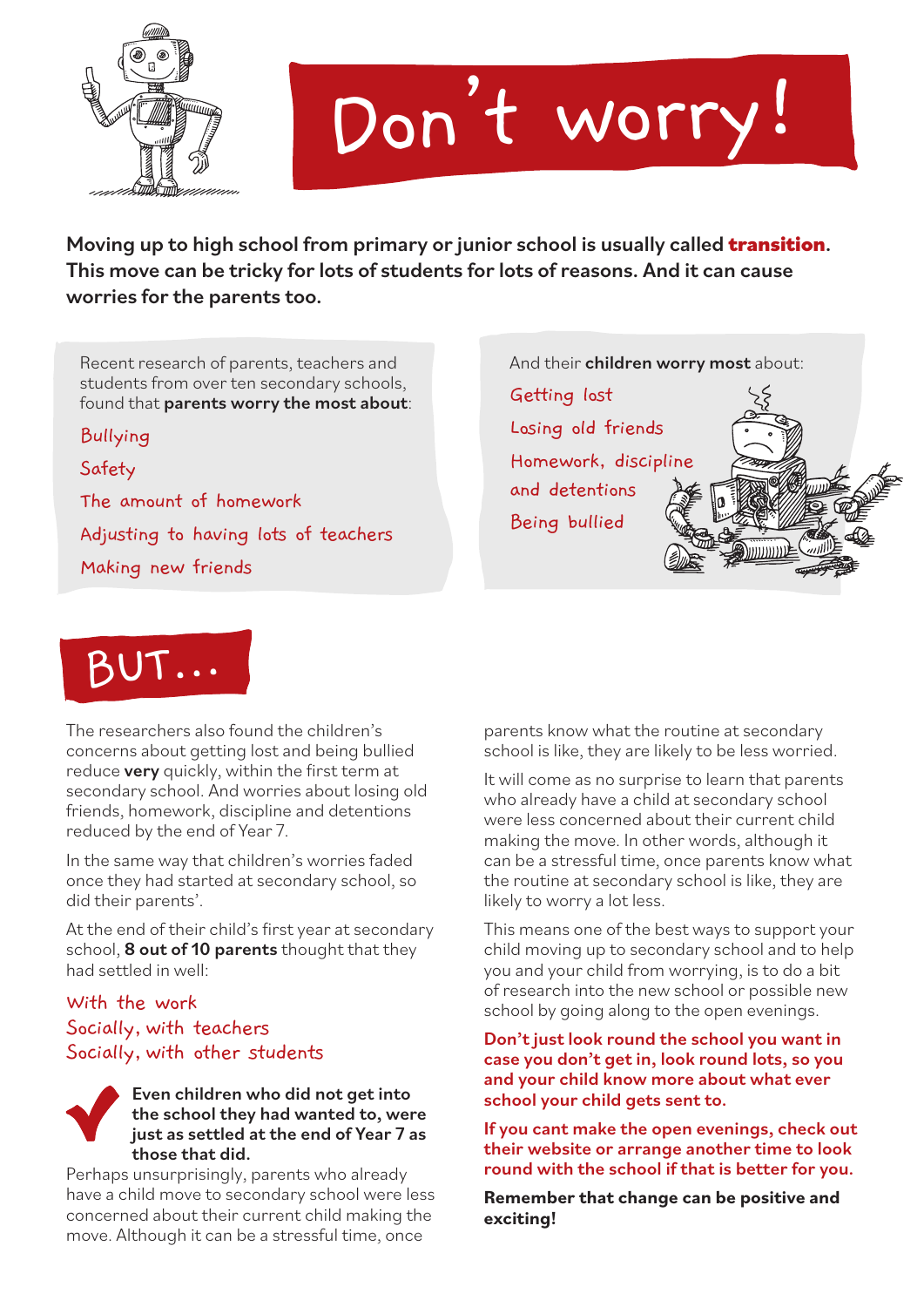## Choosing a secondary school



Your child can apply to any of the schools across the city, perhaps more than you did when you went to school. When you apply for your child's secondary school place, this is called a preference and does not mean you will get a place at that school. It is a starting point for the admissions team who then check it against the school admissions criterion.

Around 90% of children do get the school they preferred but it is best to be open to the possibility you may not get your first or any of your preferences of school and let your child be aware too. This may save a lot of stress later if you are unsuccessful in your options.

#### Remember:

- Not all schools work to a catchment area
- Living in a catchment area does not mean you will get a place at that school. This is only one way schools can allocate places, especially if they are oversubscribed
- There are lots more things that schools consider than feeder schools or catchment so the chances of getting into your preferred school changes yearly with each new year group
- Not all city secondary schools give priority to attending traditional feeder schools
- You are free to look into sending your child to any of the Norwich city schools
- Visit as many schools as you can with your child during the following months whilst they have open days and open evenings for you to look round. They are usually listed on their website
- Talk about all the choices with your child



The criteria admissions use to allocate a school place is not only based on your preference and where you live. It is important you and your child understand that you may not get a place at your first preferred school. This is especially important when looking at schools which are commonly oversubscribed. Each school has their own set of criteria for deciding on who to admit once they are full.

#### Some examples include:

- Siblings already in the school
- Looked after children or those in care
- Children who hold Education & Health Care Plans
- Children with a specific musical or other special ability sought by that school



Each school has a different list, please check the school admission policy online for the school that you are applying to:

http://csapps.norfolk.gov.uk/schoolfinder/ default.asp